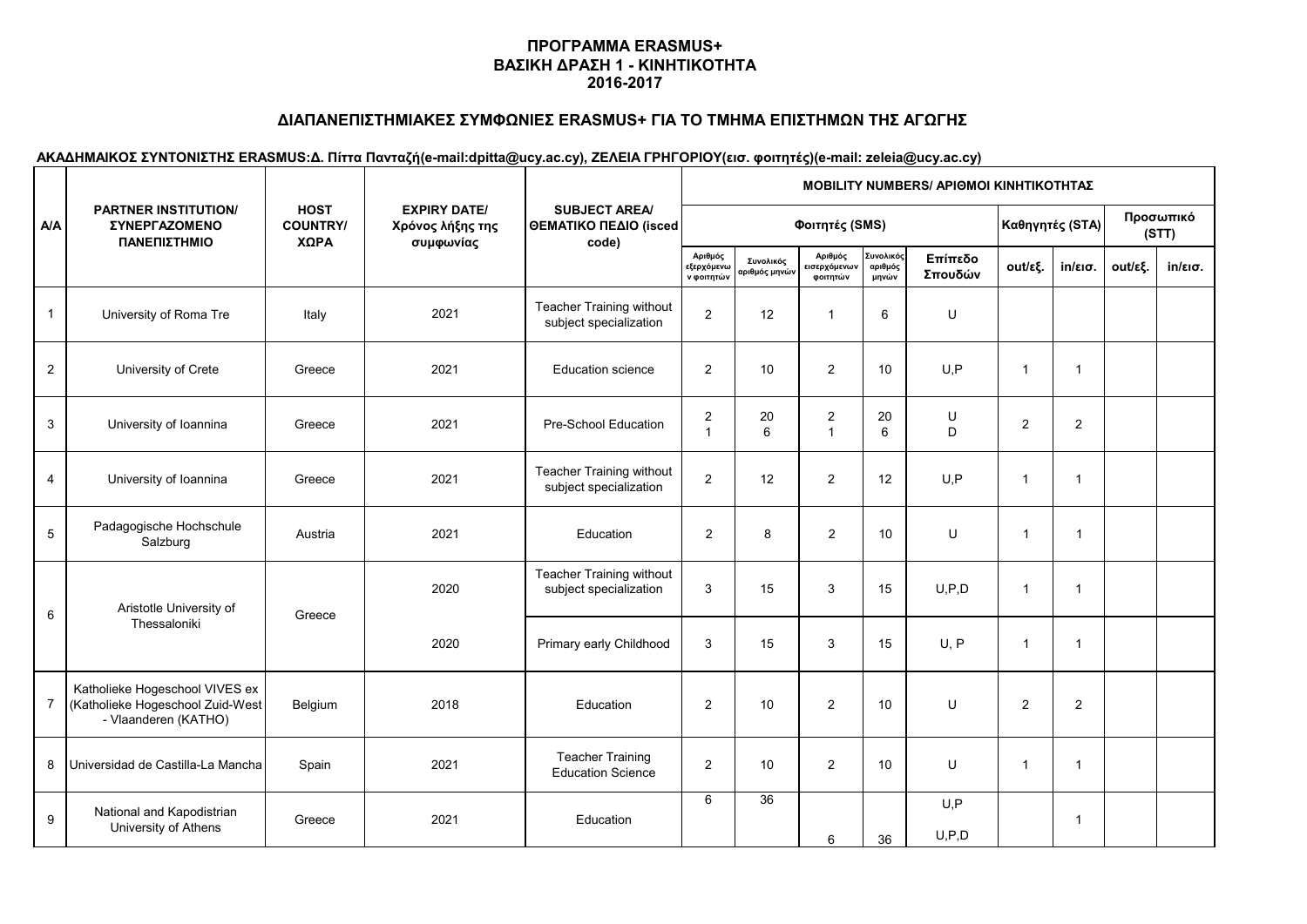# **ΔΙΑΠΑΝΕΠΙΣΤΗΜΙΑΚΕΣ ΣΥΜΦΩΝΙΕΣ ERASMUS+ ΓΙΑ ΤΟ ΤΜΗΜΑ ΕΠΙΣΤΗΜΩΝ ΤΗΣ ΑΓΩΓΗΣ**

|            | <b>PARTNER INSTITUTION/</b><br><b>ΣΥΝΕΡΓΑΖΟΜΕΝΟ</b><br>ΠΑΝΕΠΙΣΤΗΜΙΟ   |                                        |                                                      | <b>SUBJECT AREA/</b><br>ΘΕΜΑΤΙΚΟ ΠΕΔΙΟ (isced<br>code)           | <b>MOBILITY NUMBERS/ APIOMOI ΚΙΝΗΤΙΚΟΤΗΤΑΣ</b> |                                          |                                     |                               |                    |                    |                   |         |                   |  |  |
|------------|-----------------------------------------------------------------------|----------------------------------------|------------------------------------------------------|------------------------------------------------------------------|------------------------------------------------|------------------------------------------|-------------------------------------|-------------------------------|--------------------|--------------------|-------------------|---------|-------------------|--|--|
| <b>A/A</b> |                                                                       | <b>HOST</b><br><b>COUNTRY/</b><br>ΧΩΡΑ | <b>EXPIRY DATE/</b><br>Χρόνος λήξης της<br>συμφωνίας |                                                                  |                                                | Φοιτητές (SMS)                           |                                     | Καθηγητές (STA)               |                    | Προσωπικό<br>(STT) |                   |         |                   |  |  |
|            |                                                                       |                                        |                                                      |                                                                  | Αριθμός<br>εξερχόμενω<br>ν φοιτητών            | Συνολικός<br>αριθμός μη <mark>νών</mark> | Αριθμός<br>εισερχόμενων<br>φοιτητών | Συνολικός<br>αριθμός<br>μηνών | Επίπεδο<br>Σπουδών | out/εξ.            | $in/\epsilon$ ισ. | out/εξ. | $in/\epsilon$ ισ. |  |  |
| 10         | University of Granada<br>(Ceuta)                                      | Spain                                  | 2021                                                 | <b>Primary Education</b>                                         | 2                                              | 20                                       | $\overline{2}$                      | 20                            | U                  | $\overline{1}$     | $\mathbf{1}$      |         |                   |  |  |
|            |                                                                       |                                        |                                                      | Pre-primary Education                                            | $\overline{2}$                                 | 20                                       | $\overline{2}$                      | 20                            | U                  | $\mathbf{1}$       | $\mathbf{1}$      |         |                   |  |  |
| 11         | University of Patras                                                  | Greece                                 | 2020                                                 | <b>Teacher Training without</b><br>subject specialization        | $\overline{2}$                                 | 12                                       | $\overline{2}$                      | 12                            | U, P, D            | $\mathbf{1}$       | $\mathbf{1}$      |         |                   |  |  |
| $12\,$     | Manchester Metropolitan<br>University                                 | UK                                     | 2017                                                 | Education                                                        | $\overline{4}$                                 | 20                                       | 4                                   | 20                            | U                  | $\overline{1}$     | $\mathbf{1}$      |         |                   |  |  |
| 13         | University of Tampere                                                 | Finland                                | 2021                                                 | Teacher Training and<br><b>Education Science</b>                 | $\overline{4}$                                 | 36                                       | $\overline{4}$                      | 36                            | U                  | $\mathbf{1}$       | $\mathbf{1}$      |         |                   |  |  |
| 14         | Universite Paris Diderot - Paris 7                                    | France                                 | 2021                                                 | Teacher Training with<br>subject specialization<br>(Mathematics) | $\mathbf{1}$                                   | 6                                        | $\mathbf{1}$                        | 6                             | D                  | $\overline{1}$     | $\mathbf 1$       |         |                   |  |  |
| 15         | University of Latvia                                                  | Latvia                                 | 2021                                                 | Education                                                        | $\overline{2}$                                 | 20                                       | $\overline{2}$                      | 20                            | U                  | $\mathbf{1}$       | $\mathbf{1}$      |         |                   |  |  |
| 16         | Univestiy of Eastern Finland, UEF<br>(ITA-Suomen Yliopisto)           | Finland                                | 2021                                                 | Education, teacher training                                      | $\overline{4}$                                 | 40                                       | $\overline{\mathbf{4}}$             | 40                            | U                  | $\overline{1}$     | $\mathbf{1}$      |         |                   |  |  |
| 17         | Riga Teacher Training and<br><b>Educational Management</b><br>Academy | Latvia                                 | 2021                                                 | Education                                                        | $\overline{2}$                                 | 10                                       | $\overline{2}$                      | 10                            | U, P               | $\overline{1}$     | $\mathbf{1}$      |         |                   |  |  |
| 18         | Universidad Rey Juan Carlos                                           | Spain                                  | 2021                                                 | Education                                                        | 2 or 4                                         | 18 or 20                                 | 2 or 4                              | 18 or<br>20                   | U                  |                    |                   |         |                   |  |  |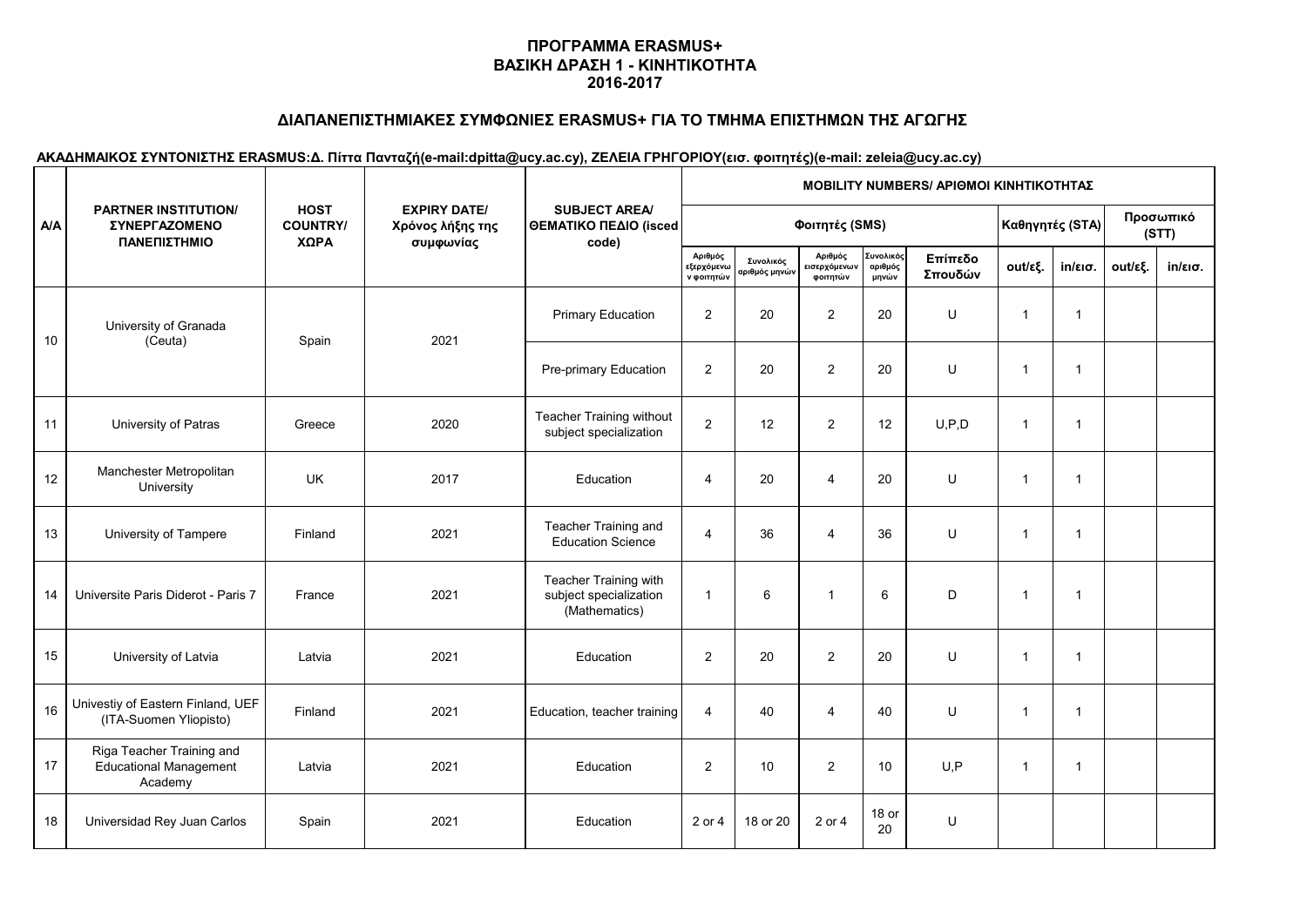# **ΔΙΑΠΑΝΕΠΙΣΤΗΜΙΑΚΕΣ ΣΥΜΦΩΝΙΕΣ ERASMUS+ ΓΙΑ ΤΟ ΤΜΗΜΑ ΕΠΙΣΤΗΜΩΝ ΤΗΣ ΑΓΩΓΗΣ**

|            | <b>PARTNER INSTITUTION/</b><br><b>ΣΥΝΕΡΓΑΖΟΜΕΝΟ</b><br>ΠΑΝΕΠΙΣΤΗΜΙΟ                 |                                        |                                                      | <b>SUBJECT AREA/</b><br>ΘΕΜΑΤΙΚΟ ΠΕΔΙΟ (isced<br>code)    | <b>ΜΟΒΙLITY NUMBERS/ ΑΡΙΘΜΟΙ ΚΙΝΗΤΙΚΟΤΗΤΑΣ</b>     |                                          |                                     |                               |                    |                 |                   |                    |                   |  |  |
|------------|-------------------------------------------------------------------------------------|----------------------------------------|------------------------------------------------------|-----------------------------------------------------------|----------------------------------------------------|------------------------------------------|-------------------------------------|-------------------------------|--------------------|-----------------|-------------------|--------------------|-------------------|--|--|
| <b>A/A</b> |                                                                                     | <b>HOST</b><br><b>COUNTRY/</b><br>ΧΩΡΑ | <b>EXPIRY DATE/</b><br>Χρόνος λήξης της<br>συμφωνίας |                                                           |                                                    |                                          | Φοιτητές (SMS)                      |                               |                    | Καθηγητές (STA) |                   | Προσωπικό<br>(STT) |                   |  |  |
|            |                                                                                     |                                        |                                                      |                                                           | Αριθμός<br>εξερχόμ <mark>εν</mark> ω<br>ν φοιτητών | Συνολικός<br>αριθμός μη <mark>νών</mark> | Αριθμός<br>εισερχόμενων<br>φοιτητών | Συνολικός<br>αριθμός<br>μηνών | Επίπεδο<br>Σπουδών | out/εξ.         | $in/\epsilon$ ισ. | out/εξ.            | $in/\epsilon$ ισ. |  |  |
| 19         | Instituto de Estudos Superiores de<br>Fafe (Escola Superior de<br>Educacao de Fafe) | Portugal                               | 2021                                                 | Education                                                 | $\overline{2}$                                     | 20                                       | $\overline{2}$                      | 20                            | U, P               | $\overline{1}$  | $\mathbf{1}$      |                    |                   |  |  |
| $20\,$     | Universitat Wien                                                                    | Austria                                | 2021                                                 | Education                                                 | 3                                                  | 30                                       | 3                                   | 30                            | U, P               |                 |                   |                    |                   |  |  |
| 21         | Universidad de Valladolid                                                           | Spain                                  | 2021                                                 | Teacher Training and<br><b>Education Science</b>          | 2                                                  | 10                                       | $\overline{2}$                      | 10                            | U                  | $\overline{1}$  | $\mathbf{1}$      |                    |                   |  |  |
| 22         | University of Thessaly                                                              | Greece                                 | 2021                                                 | Pre-School Education                                      | $\overline{c}$                                     | 10                                       | $\overline{2}$                      | 10                            | U, P, D            | $\overline{1}$  | $\mathbf{1}$      |                    |                   |  |  |
| 23         | University of Thessaly                                                              | Greece                                 | 2021                                                 | Education                                                 | $\overline{4}$                                     | 20                                       | $\overline{4}$                      | 20                            | U, P, D            | $\overline{1}$  | $\mathbf{1}$      |                    |                   |  |  |
| 24         | PH WIEN                                                                             | Austria                                | 2021                                                 | Education                                                 | $\overline{2}$                                     | 10                                       | $\overline{2}$                      | 10                            | U, P               | $\overline{1}$  | $\mathbf{1}$      |                    |                   |  |  |
| 25         | Universita Degli Studi di modena E<br>Reggio Emilia                                 | Italy                                  | 2021                                                 | Education                                                 | $\overline{2}$                                     | 12                                       | $\overline{2}$                      | 12                            | U, P, D            | $\mathbf{1}$    | $\mathbf{1}$      |                    |                   |  |  |
| 26         | University of Patras                                                                | Greece                                 | 2020                                                 | Training for pre-school<br>teachers                       | 6                                                  | 24                                       | $\,6\,$                             | 24                            | U, P, D            | $\overline{4}$  | 4                 |                    |                   |  |  |
| 27         | Democritus University of Thrace                                                     | Greece                                 | 2020                                                 | <b>Teacher Training without</b><br>subject specialization | 2                                                  | 18                                       | $\overline{2}$                      | 18                            | U                  | $\overline{1}$  | $\mathbf 1$       |                    |                   |  |  |
| 28         | Panepistimio Ditikis Makedonias                                                     | Greece                                 | 2021                                                 | Teacher Training without<br>subject specialization        | 5                                                  | 25                                       | $\,$ 5 $\,$                         | 25                            | U, P               | $\overline{1}$  | $\mathbf 1$       |                    |                   |  |  |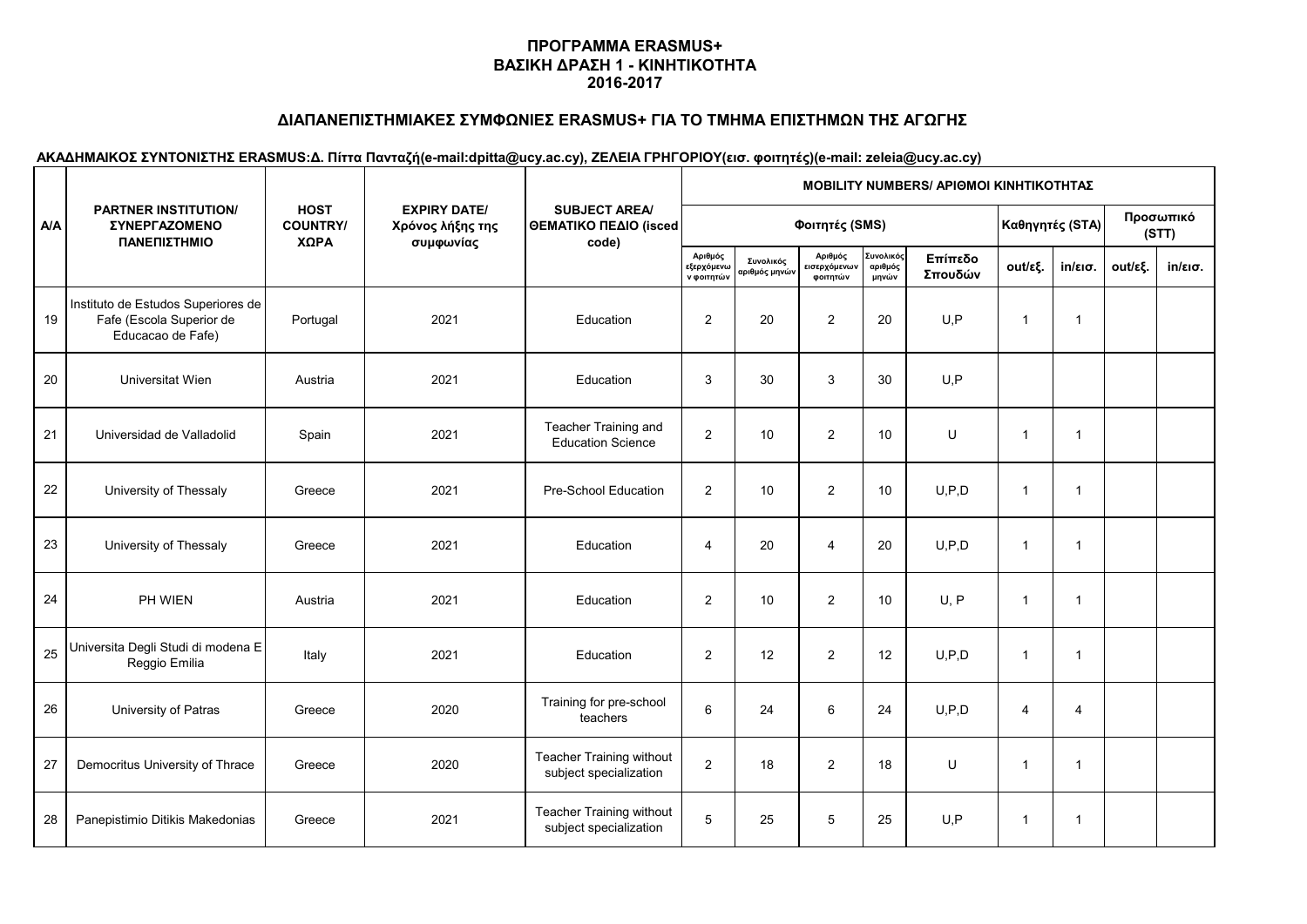# **ΔΙΑΠΑΝΕΠΙΣΤΗΜΙΑΚΕΣ ΣΥΜΦΩΝΙΕΣ ERASMUS+ ΓΙΑ ΤΟ ΤΜΗΜΑ ΕΠΙΣΤΗΜΩΝ ΤΗΣ ΑΓΩΓΗΣ**

|            | <b>PARTNER INSTITUTION/</b><br><b>ΣΥΝΕΡΓΑΖΟΜΕΝΟ</b><br>ΠΑΝΕΠΙΣΤΗΜΙΟ |                                        |                                                      |                                                        | <b>MOBILITY NUMBERS/ APIOMOI ΚΙΝΗΤΙΚΟΤΗΤΑΣ</b>     |                            |                                     |                               |                    |                         |                   |         |                    |  |  |
|------------|---------------------------------------------------------------------|----------------------------------------|------------------------------------------------------|--------------------------------------------------------|----------------------------------------------------|----------------------------|-------------------------------------|-------------------------------|--------------------|-------------------------|-------------------|---------|--------------------|--|--|
| <b>A/A</b> |                                                                     | <b>HOST</b><br><b>COUNTRY/</b><br>ΧΩΡΑ | <b>EXPIRY DATE/</b><br>Χρόνος λήξης της<br>συμφωνίας | <b>SUBJECT AREA/</b><br>ΘΕΜΑΤΙΚΟ ΠΕΔΙΟ (isced<br>code) |                                                    |                            | Φοιτητές (SMS)                      |                               |                    | Καθηγητές (STA)         |                   |         | Προσωπικό<br>(STT) |  |  |
|            |                                                                     |                                        |                                                      |                                                        | Αριθμός<br>εξερχόμ <mark>εν</mark> ω<br>ν φοιτητών | Συνολικός<br>αριθμός μηνών | Αριθμός<br>εισερχόμενων<br>φοιτητών | Συνολικός<br>αριθμός<br>μηνών | Επίπεδο<br>Σπουδών | out/εξ.                 | $in/\epsilon$ ισ. | out/εξ. | $in/\epsilon$ ισ.  |  |  |
| 29         | Alexander Technological<br><b>Educational Institute</b>             | Greece                                 | 2020                                                 | Training for pre-school<br>teachers                    | $\overline{c}$                                     | 12                         | $\overline{2}$                      | 12                            | U                  | $\overline{1}$          | $\mathbf{1}$      |         |                    |  |  |
| 30         | University of Western Macedonia                                     | Greece                                 | 2021                                                 | Training for pre-school<br>teachers                    | 3                                                  | 15                         | 3                                   | 15                            | U                  | $\overline{1}$          | $\mathbf{1}$      |         |                    |  |  |
| 31         | Panepistimio Peloponissou                                           | Greece                                 | 2021                                                 | Education                                              | 2                                                  | 18                         | $\overline{2}$                      | 18                            | U, P               | $\overline{1}$          | $\mathbf{1}$      |         |                    |  |  |
| 32         | Padagogische Hochschule<br>Freiburg                                 | Germany                                | 2021                                                 | Education                                              | $\overline{2}$                                     | 20                         | $\overline{2}$                      | 20                            | U                  | $\overline{1}$          | $\mathbf{1}$      |         |                    |  |  |
| 33         | Siaulai University                                                  | Lithuania                              | 2020                                                 | Education                                              | $\overline{2}$                                     | 10                         | $\overline{2}$                      | 10                            | U                  | $\overline{1}$          | $\mathbf{1}$      |         |                    |  |  |
| 34         | University of Aegean                                                | Greece                                 | 2021                                                 | Education, Preschool<br>training                       | $\overline{c}$                                     | 20                         | $\overline{2}$                      | 20                            | U, P, D            | $\overline{1}$          | $\mathbf{1}$      |         |                    |  |  |
| 35         | Nottingham Trent University                                         | <b>UK</b>                              | 2021                                                 | Education                                              |                                                    |                            |                                     |                               |                    | $\overline{1}$          | $\mathbf 1$       |         |                    |  |  |
| 36         | University of Crete                                                 | Greece                                 | 2021                                                 | Training for pre-school<br>teachers                    | 2                                                  | 10                         | $\overline{2}$                      | 10                            | U, P               | $\overline{1}$          | $\mathbf{1}$      |         |                    |  |  |
| 37         | University of Stirling                                              | <b>UK</b>                              | 2017                                                 | Teacher Training without<br>subject specialization     |                                                    |                            |                                     |                               |                    | $\overline{\mathbf{1}}$ | 1                 |         |                    |  |  |
| 38         | University of Granada(Centro de<br>Magisterio La Inmaculada)        | Spain                                  | 2021                                                 | Teaching and Training                                  | $\overline{2}$                                     | 10                         | $\overline{2}$                      | 10                            | U                  | $\mathbf{1}$            | 1                 |         |                    |  |  |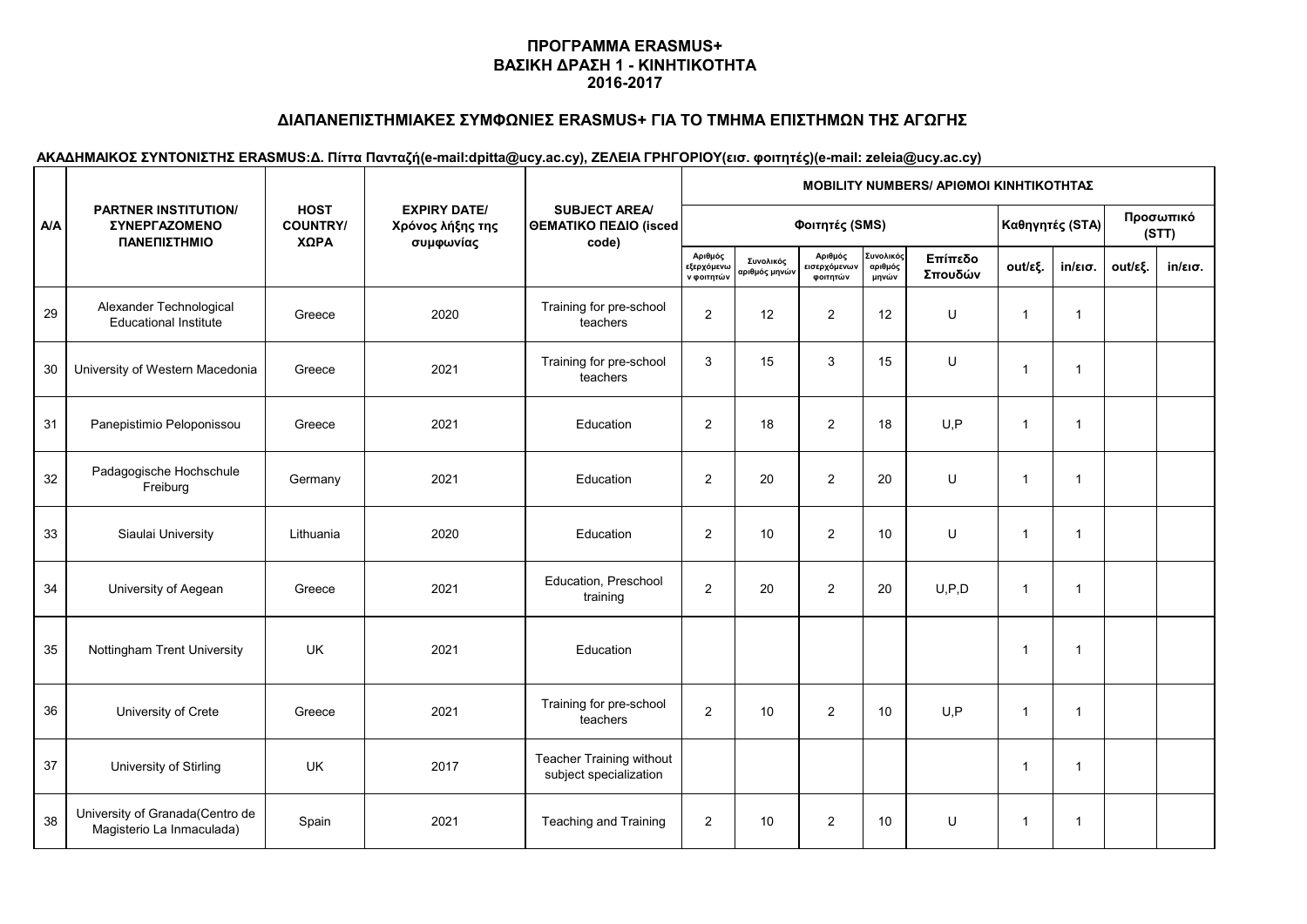# **ΔΙΑΠΑΝΕΠΙΣΤΗΜΙΑΚΕΣ ΣΥΜΦΩΝΙΕΣ ERASMUS+ ΓΙΑ ΤΟ ΤΜΗΜΑ ΕΠΙΣΤΗΜΩΝ ΤΗΣ ΑΓΩΓΗΣ**

|            |                                                                            |                                        |                                                      | <b>SUBJECT AREA</b><br>ΘΕΜΑΤΙΚΟ ΠΕΔΙΟ (isced<br>code)                                                                                                                          | MOBILITY NUMBERS/ ΑΡΙΘΜΟΙ ΚΙΝΗΤΙΚΟΤΗΤΑΣ |                            |                                     |                               |                    |                 |                   |                    |                   |  |  |
|------------|----------------------------------------------------------------------------|----------------------------------------|------------------------------------------------------|--------------------------------------------------------------------------------------------------------------------------------------------------------------------------------|-----------------------------------------|----------------------------|-------------------------------------|-------------------------------|--------------------|-----------------|-------------------|--------------------|-------------------|--|--|
| <b>A/A</b> | <b>PARTNER INSTITUTION/</b><br><b><i>ΣΥΝΕΡΓΑΖΟΜΕΝΟ</i></b><br>ΠΑΝΕΠΙΣΤΗΜΙΟ | <b>HOST</b><br><b>COUNTRY/</b><br>ΧΩΡΑ | <b>EXPIRY DATE/</b><br>Χρόνος λήξης της<br>συμφωνίας |                                                                                                                                                                                |                                         |                            | Φοιτητές (SMS)                      |                               |                    | Καθηγητές (STA) |                   | Προσωπικό<br>(STT) |                   |  |  |
|            |                                                                            |                                        |                                                      |                                                                                                                                                                                | Αριθμός<br>εξερχόμενω<br>ν φοιτητών     | Συνολικός<br>αριθμός μηνών | Αριθμός<br>εισερχόμενων<br>φοιτητών | Συνολικός<br>αριθμός<br>μηνών | Επίπεδο<br>Σπουδών | out/εξ.         | $in/\epsilon$ ισ. | out/εξ.            | $in/\epsilon$ ισ. |  |  |
| 39         | Institute of Education, University<br>of London                            | <b>UK</b>                              | 2017                                                 | Education                                                                                                                                                                      | $\overline{2}$                          | 12                         | $\overline{2}$                      | 12                            | U, P, D            | $\overline{1}$  | $\mathbf{1}$      |                    |                   |  |  |
| 40         | National and Kapodistrian<br>University of Athens                          | Greece                                 | 2016                                                 | <b>Mathematics</b><br><b>AGREEMENT VALID</b><br>ONLY FOR THE<br><b>EXCHANGE OF STAFF</b><br>AT THE MASTER<br><b>PROGRAMME "Didactics</b><br>and Methodology of<br>Mathematics" |                                         |                            |                                     |                               |                    | $\mathbf{1}$    | $\mathbf 1$       |                    |                   |  |  |
| 41         | Angel Kanchev" University of Ruse                                          | <b>Bulgaria</b>                        | 2021                                                 | Education                                                                                                                                                                      |                                         |                            |                                     |                               |                    | $\overline{1}$  | $\mathbf{1}$      |                    |                   |  |  |
| 42         | University of Bonn                                                         | Germany                                | 2016                                                 | Teacher Training with<br>subject specialization (only<br>for Biology Education<br>programme                                                                                    | $\overline{4}$                          | 20                         | $\overline{4}$                      | 20                            | U, P, D            | $\mathbf{1}$    | $\overline{1}$    |                    |                   |  |  |
| 43         | Roskilde University                                                        | Denmark                                | 2021                                                 | Education                                                                                                                                                                      | 2                                       | 12                         | $\overline{2}$                      | 12                            | U, P               | $\overline{1}$  | $\mathbf{1}$      |                    |                   |  |  |
| 44         | UNIVERSIDAD AUTÓNOMA DE<br><b>MADRID</b>                                   | Spain                                  | 2020                                                 | Teacher Training without<br>subject specialization                                                                                                                             |                                         |                            |                                     |                               |                    | $\overline{1}$  | $\mathbf{1}$      |                    |                   |  |  |
| 45         | UPPSALA UNIVERSITY                                                         | Sweden                                 | 2018                                                 | Education                                                                                                                                                                      | 2                                       | 12                         | $\overline{2}$                      | 12                            | U                  | $\overline{1}$  | $\mathbf{1}$      |                    |                   |  |  |
| 46         | Universitat Wien                                                           | Austria                                | 2021                                                 | <b>Education science</b>                                                                                                                                                       |                                         |                            |                                     |                               |                    | $\overline{1}$  | $\mathbf{1}$      |                    |                   |  |  |
| 47         | University College of Teacher<br><b>Education Lower Austria</b>            | Austria                                | 2021                                                 | Teacher Training without<br>subject specialization                                                                                                                             | $\overline{2}$                          | 10                         | $\mathbf{2}$                        | 10                            | U.P                | $\mathbf{1}$    | $\mathbf{1}$      |                    |                   |  |  |
| 48         | University of Tartu                                                        | Estonia                                | 2021                                                 | Education                                                                                                                                                                      | $\sqrt{2}$<br>$\overline{1}$            | 10<br>5                    | $\overline{c}$<br>$\overline{1}$    | 10<br>5                       | U<br>P             | 2               | $\overline{2}$    |                    |                   |  |  |